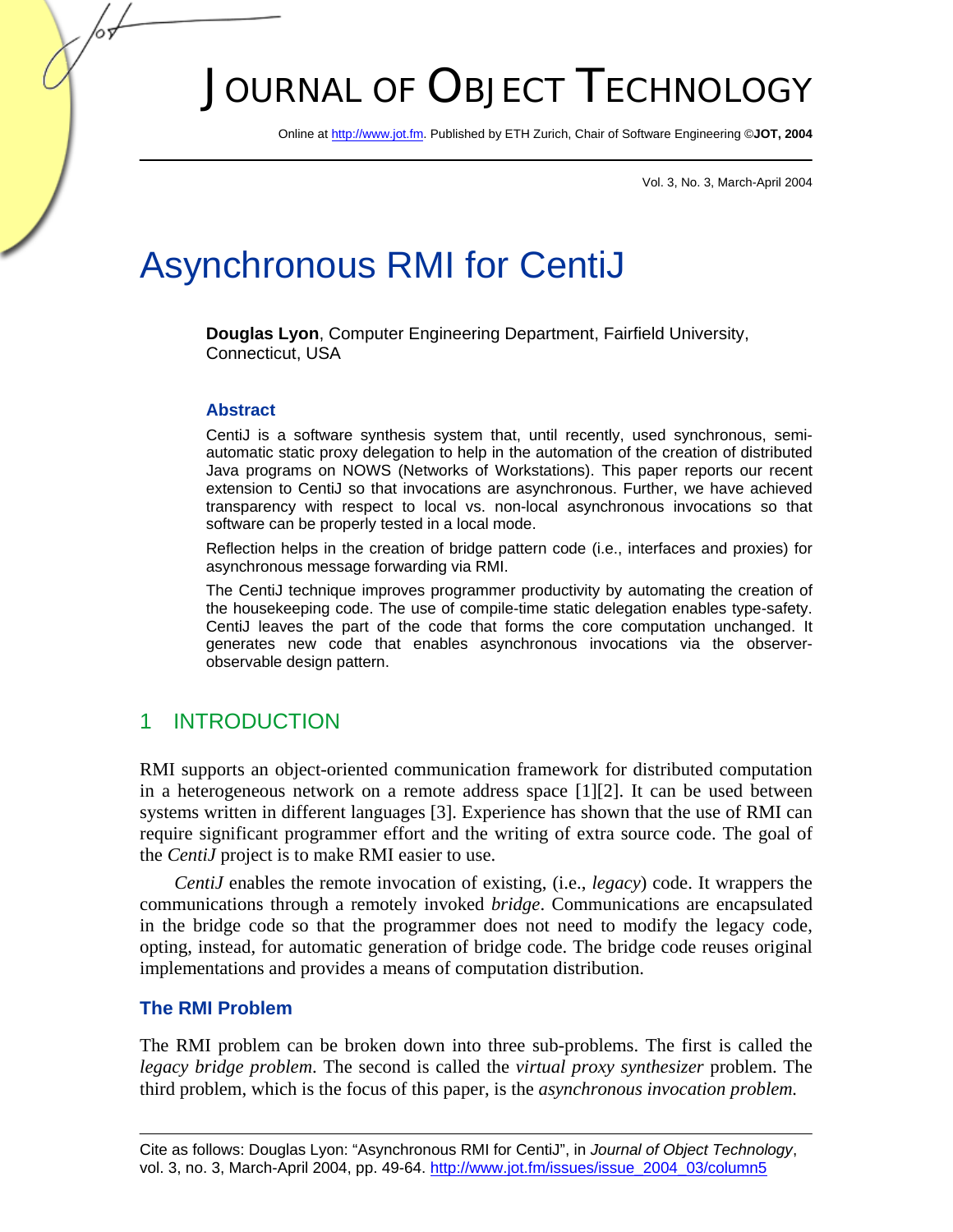*The legacy bridge problem* may be stated as follows: given a large number of methods in a variety of classes, build a bridge to these methods so that there is a reuse of the implementations in the existing code. We are subject to the constraint that we cannot change the existing code. Further we may not even have the existing source code. The legacy bridge problem is solved by building code that implements the *bridge pattern*. The *bridge code* consists of an interface, or protocol of communication and an implementation of the communication. Legacy code is often fragile, hard to maintain, difficult to reverse engineer, unchangeable and sometimes poorly designed. Hence the constraint that we cannot change the legacy code. Subject to these constraints, *CentiJ* builds a bridge between new code and the legacy system. Thus providing a solution to the *legacy bridge problem.*

The *virtual proxy problem* is the second sub-problem solved by *CentiJ*. With the virtual proxy, the goal is to method-forward to an existing implementation. *CentiJ* uses inputs from the legacy bridge problem and generates code that can be invoked on a remote address space.

The *asynchronous invocation problem* can be stated as follows: given a set of synchronous invocations, with synchronous returns, find a design pattern that enables asynchronous invocations with asynchronous returns. The alternative is to block the invokers' thread of execution.

*CentiJ* addresses the above problems, by creating an observable virtual proxy. Multithreaded invocations to the remote code are executed on the master host. Callback is performed for each invocation so that returns can be supplied to the observers.

#### **What is wrong with RMI?**

RMI code is often written manually. This requires an extensive analysis of the existing code. Typically, a large number of dependencies between classes complicates the analysis [4].

To illustrate the problems with RMI, consider the following eight-step procedure for manually writing an RMI program:

- 1. Define an interface(s) for the remote class(s). Compile the interface.
- 2. Create and compile classes that implement the interfaces.
- 3. Use the Java rmic compiler to create stub class(es) from the implementation class(es).
- 4. Create a server application and compile it
- 5. Start the *rmiregistry* .
- 6. Start the server application.
- 7. Create a client program that accesses the remote interface(s). Compile the client program.
- 8. Test the client program.

These 8 steps are critical to the successful completion of the RMI system. Failure for any single step will result in run-time exceptions being thrown. Additionally, the code is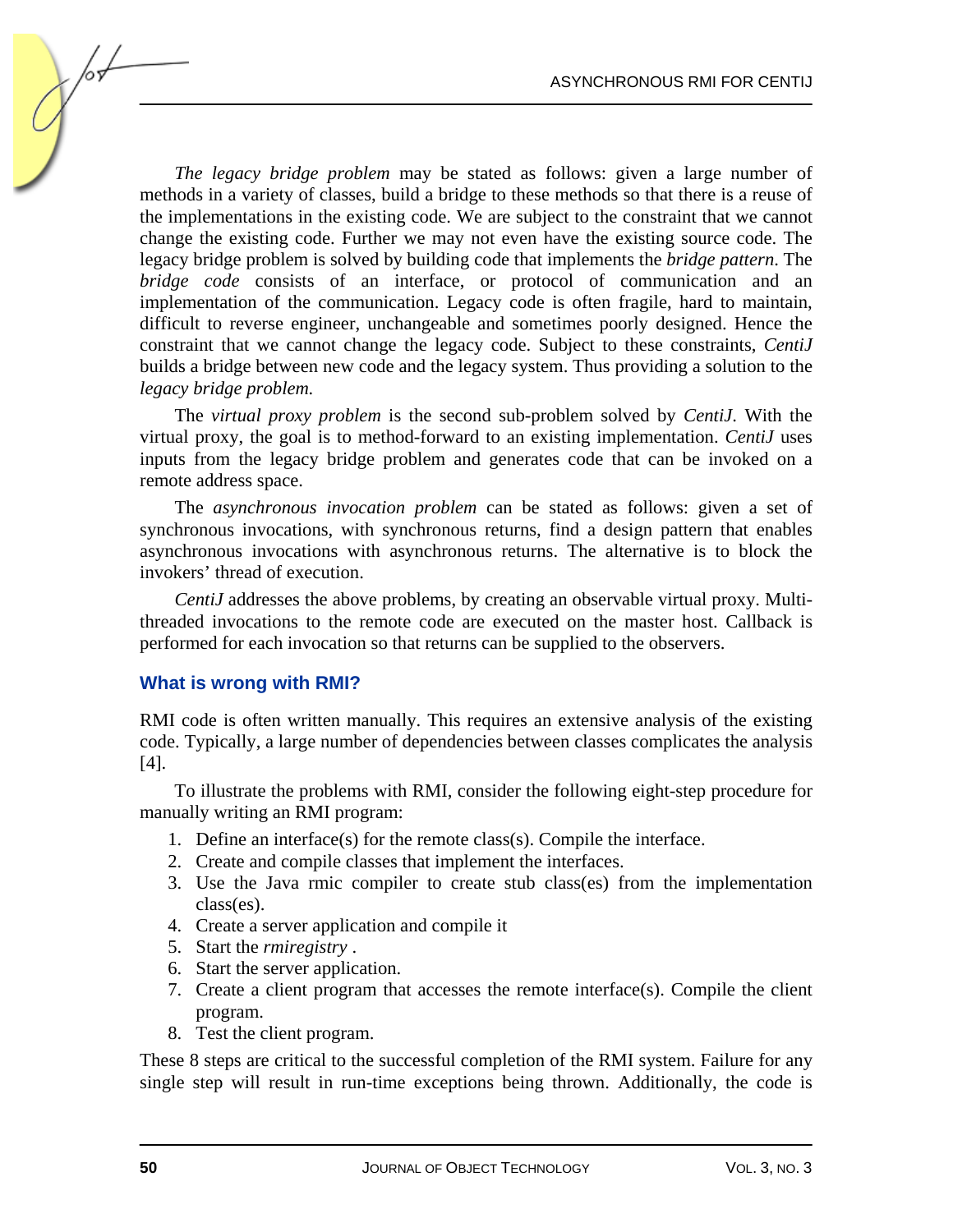encumbered with RMI artifacts that complicate maintenance and make the code less readable. Other problems will become evident as the example unfolds:

Step 1. Define an interface(s) for the remote class(s). Compile this interface

```
public interface RemoteHello extends Remote { 
   public String getMsg() throws RemoteException; 
}
```
Aside from the fact that all the code is created manually, the API of the *getMsg* method now must throw a *RemoteException*. This is probably not something the original code had to do.

Step 2. Create and compile classes that implement the interfaces.

```
public class RemoteHelloImplementation 
          extends UnicastRemoteObject 
 implements RemoteHello { 
     private String msg 
          = "Hello world"; 
     public RemoteHelloImplementation() 
              throws 
     RemoteException { 
 } 
    public String getMsg() 
       throws RemoteException { 
         return msg; 
\rightarrow }
}
```
Some problems here include all those mentioned in step 1 and a problem unique to object-oriented languages that lack multiple inheritance (like Java); by subclassing the *UnicastRemoteObject* we are no longer able to subclass anything else. In fact, due to the decreased reliability of RMI, it is probably a good idea to test implementations using nonremote classes.

Step 3. Use the Java rmic compiler to create stub class(es) from the implementation class(es). In this step the programmer changes directories to the location of the class files (unless the class path has been set) then types:

```
rmic -v1.2 -d . net.rmi.simpleExample.RemoteHelloImplementation
```
This is bad news for several reasons. First the programmer has to *remember* to do something! This is really HARD. Programmers should never be called upon to insert actions into the programmer cycle (edit, compile, test). Also, if the programmer forgets, the code will run with old stubs and this can lead to cyptic run-time errors *occasionally*. This is the worst kind of unreliability. Finally, if the programmer does not have a correct classpath, or forgets to change to the correct location for the class files, then the *rmic* invocation will fail.

Step 4. Create a server application and compile it. The programmer hand codes the following program: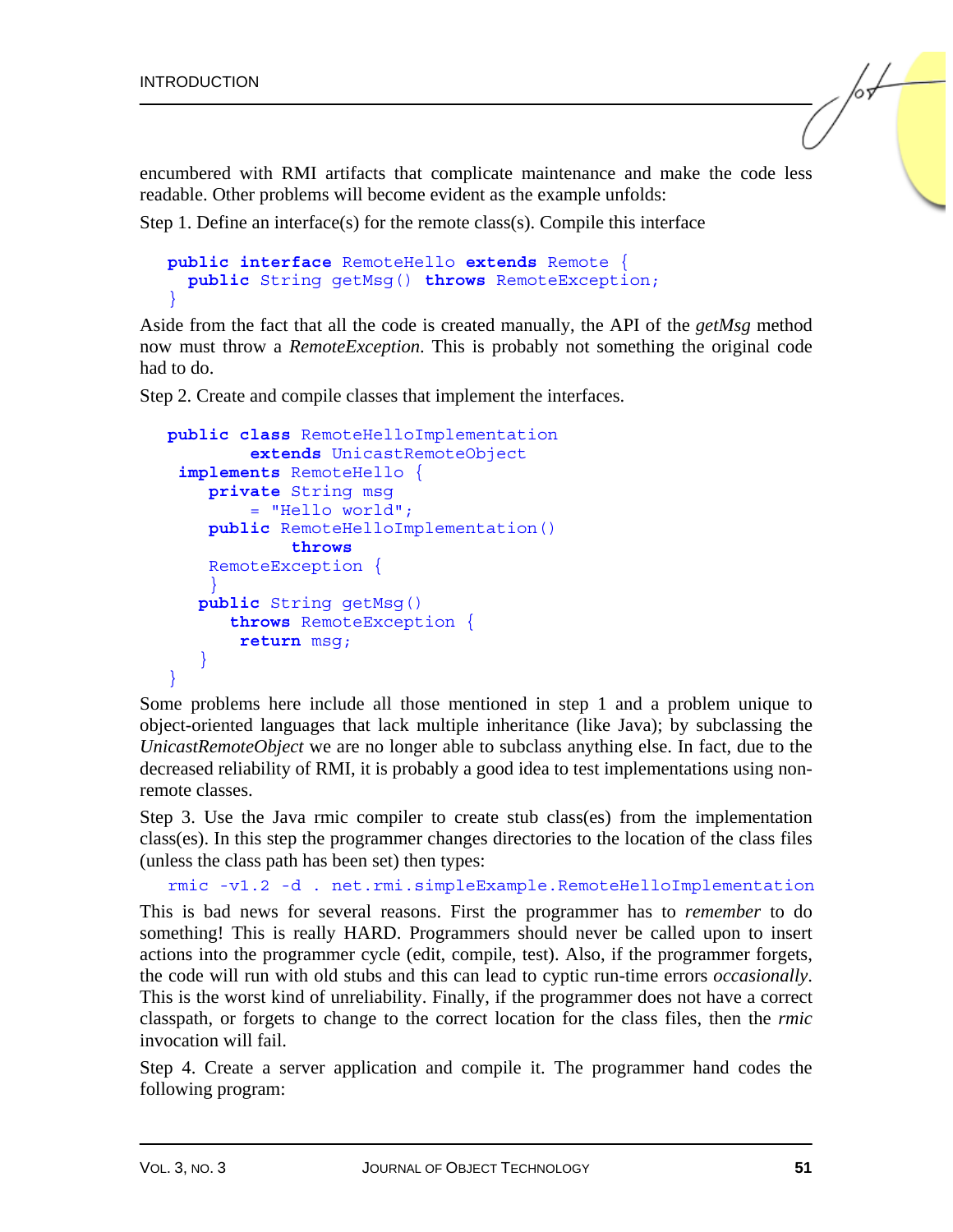```
public class RmiHelloServer { 
// before you run this program, 
// you must start the rmiregistry 
// from the classpath root. 
     public static void 
         main(String args[]){ 
           try { 
               startServer(); 
\rightarrow }
   catch (RemoteException e) { 
               e.printStackTrace(); 
    } 
   catch (MalformedURLException e) { 
               e.printStackTrace(); 
\rightarrow }
} 
private static void startServer() 
               throws 
       RemoteException, 
       MalformedURLException { 
          println("starting server"); 
      RemoteHello ro = new 
       RemoteHelloImplementation(); 
   println("binding remote instances"); 
  Naming.rebind("RemoteHello",ro);
   println("waiting for invocations"); 
} 
public static void 
    println(Object o){ 
          System.out.println(o); 
\left\{\begin{array}{cc} 1 & 1 \\ 1 & 1 \end{array}\right\}}
```
The first problem we notice is that a string "RemoteHello" must be correct and bound to the *RemoteHelloImplementation*. If this string were typed improperly it results in a runtime exception being thrown. A different run-time exception is thrown if the programmer attempts to run *RemoteHello* without running the *rmiregistry* first.

Step 5. Start the *rmiregistry* . In this step, the programmer either sets the class path or changes to the location of the pre-compiled classes. Then types:

```
rmiregistry
```
This step has the same problems as step 3.

Step 6. Start the server application. The programmer types:

java RmiHelloServer

This step also has the same problems as step 3.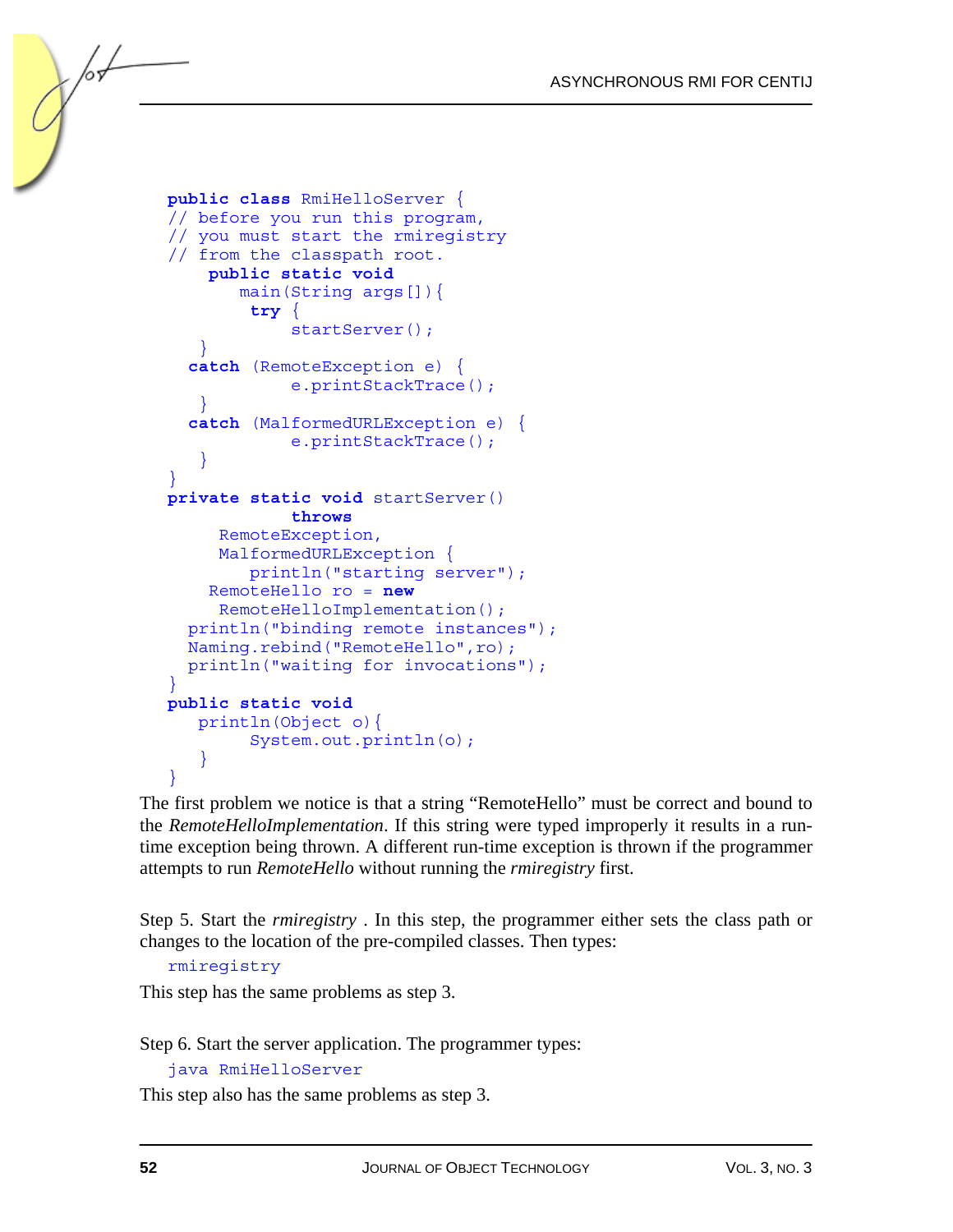Step 7. Create a client program that accesses the remote interface(s). Compile the client program.

```
public class RmiHelloClient { 
     private String rmiUrl = null; 
     private RemoteHello rh = null; 
public RmiHelloClient( 
        String location) { 
        rmiUrl = location; 
  try { 
          rh = lookupDelgate(); 
  } catch (NotBoundException e) { 
          e.printStackTrace(); 
  } catch (MalformedURLException e) { 
          e.printStackTrace(); 
   } catch (RemoteException e) { 
        e.printStackTrace(); 
 } 
} 
private RemoteHello lookupDelgate() 
     throws NotBoundException, 
              MalformedURLException, 
              RemoteException { 
  RemoteHello rh = (RemoteHello) 
     Naming.lookup(rmiUrl); 
  return rh; 
} 
public static void 
      main(String args[]) { 
 try { 
   RmiHelloClient rhc = 
        new RmiHelloClient( 
   "rmi://localhost/RemoteHello"); 
       rhc.testGetMsg(); 
 } 
 catch (RemoteException e) { 
    e.printStackTrace(); 
  } 
} 
private void testGetMsg() 
        throws
       RemoteException { 
 System.out.println(rh.getMsg());
 } 
}
```
The *sayHello* method, as implemented above, has several problems. First, the remote location of the server is hard-coded into the main as *"rmi://localhost/"*. That is a parameter that will have to change, once the location of the remote host is known. Secondly, there is a lot of housekeeping in the *RmiHelloClient.* During construction, it must bind the *RemoteHello* interface to the remote implementation using a lookup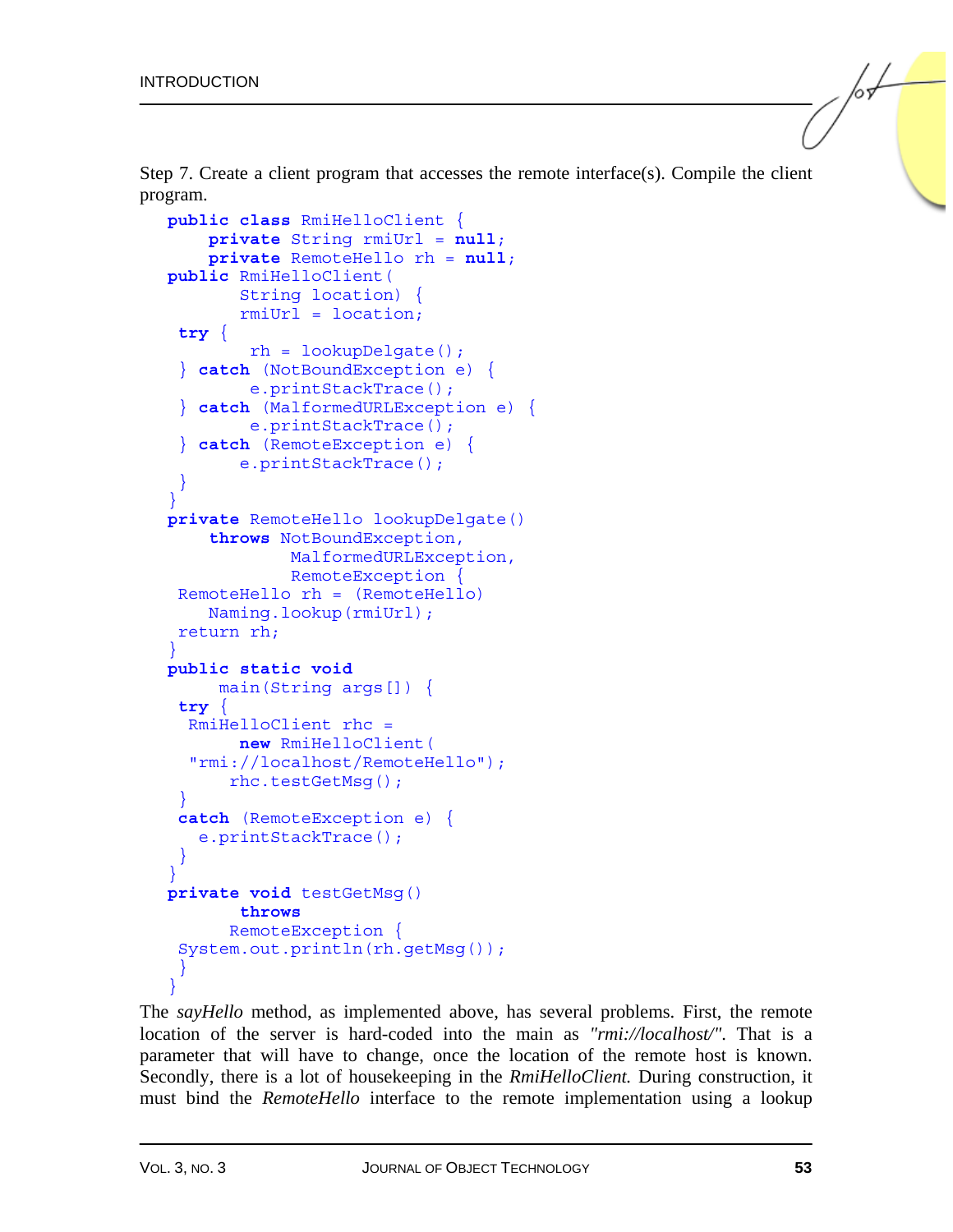feature. Also, all remote invocations can throw *RemoteExceptions* at run-time (something the non-remote code never had to do).

Step 8. Test the client program.

java RmiHelloClient

This last step can fail and emit run-time errors that may be unclear. It also is not the end of the story. Now suppose that you seek to run the program on a different machine. This brings us to the deployment issues, which are both difficult and beyond the scope of this paper.

As we observe the creation of the above RMI code, we can characterize the invocations as being synchronous invocations with synchronous returns. That is, any invocation to any method will block the callers' thread of execution.

## 2 VARIOUS BRIDGE IMPLEMENTATIONS

This section examines the various implementations of the bridge pattern. The alternatives are based in *delegation*. We describe the two types of delegation, dynamic and static. Dynamic delegation is delegation that is performed at run-time using dynamic class loading. Static delegation is delegation that is performed at compile time. *CentiJ's* static delegation technique generates Java source code that must be compiled to be used.



Figure 1. Various bridge implementations

Figure 1 shows the various bridge implementations. While manual static delegation is the most common, type-safe implementation of a bridge, it is also the most labor intensive. The new mode of *automatic static delegation* alters the economics of static delegation so that it is both type-safe and low-cost.

## 3 THE CENTIJ SOLUTION

CentiJ addresses some of RMI's problems by using reflection to automate several of the steps described in section 1. Aside from the house keeping (like running RMIC, generating interfaces and RMI wrappers) the core idea behind CeniJ is that it uses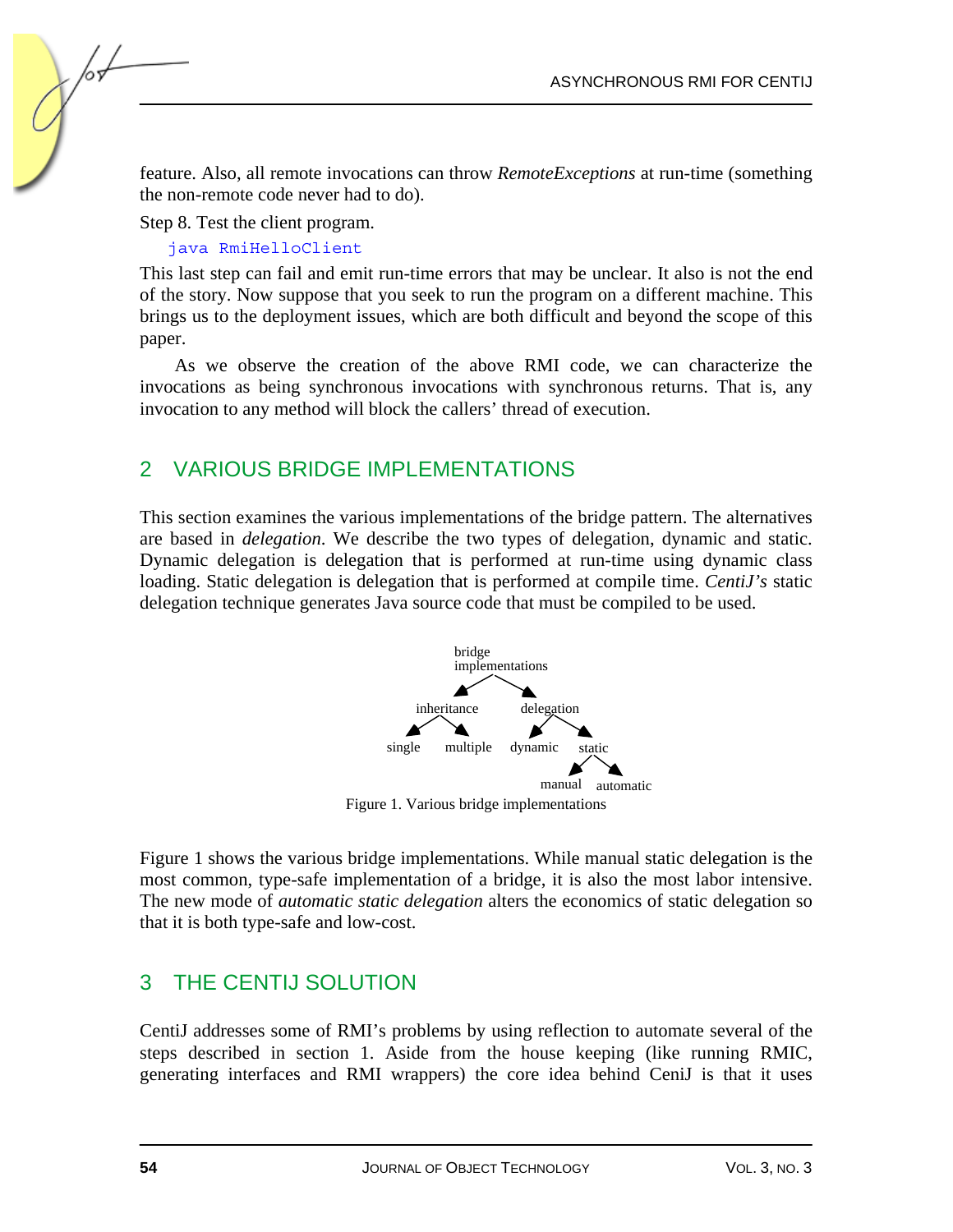delegation. For example, rather than modify an existing *HelloWorld* program, we pass an instance of the core-computation class to *CentiJ's* generator. For example:

```
public class HelloWorld { 
     public HelloWorld() { 
 } 
public static void 
     main(String args[]) { 
         HelloWorld hw = 
                  new HelloWorld(); 
         hw.testGetMsg(); 
 } 
public String getMsg() { 
          return "Hello world"; 
 } 
public void testGetMsg() { 
          System.out.println(getMsg()); 
 } 
\overline{ }
```
*HelloWorld i*s simple, well-tested, well-understood, locally-invoked code. It is generally better software engineering to start with a working local program and keep it, unmodified, for the purpose of testing. CentiJ automatically generates the needed interface, along with the stubs. The following shows automatically generated code where only the public, dynamic methods are message forwarded to the existing *HelloWorld* class:

```
public class RemoteHelloImplementation 
         extends UnicastRemoteObject 
         implements RemoteHello { 
  HelloWorld hw = new HelloWorld(); 
public RemoteHelloImplementation() 
         throws RemoteException { 
} 
public void testGetMsg() throws RemoteException { 
    hw.testGetMsg(); 
} 
public String getMsg() throws RemoteException { 
         return hw.getMsg(); 
 } 
}
```
There is disagreement about what delegation is (and is not). According to one definition, delegation uses a receiving instance that forwards messages (or invocations) to its delegate(s). This is sometimes called a *consultation* [5]. This is the definition that we use in *CentiJ*.Variations on delegation give rise to several *design patterns*. For example, if methods are forwarded without change to the interface, then you have an example of the *proxy pattern*. If you simplify the interface with a subset of methods to a set of delegates, then you have a *facade pattern*. If you compensate for changes (i.e., deprecations) in the delegates, and keep the client classes seeing the same contract, then you have the *adapter*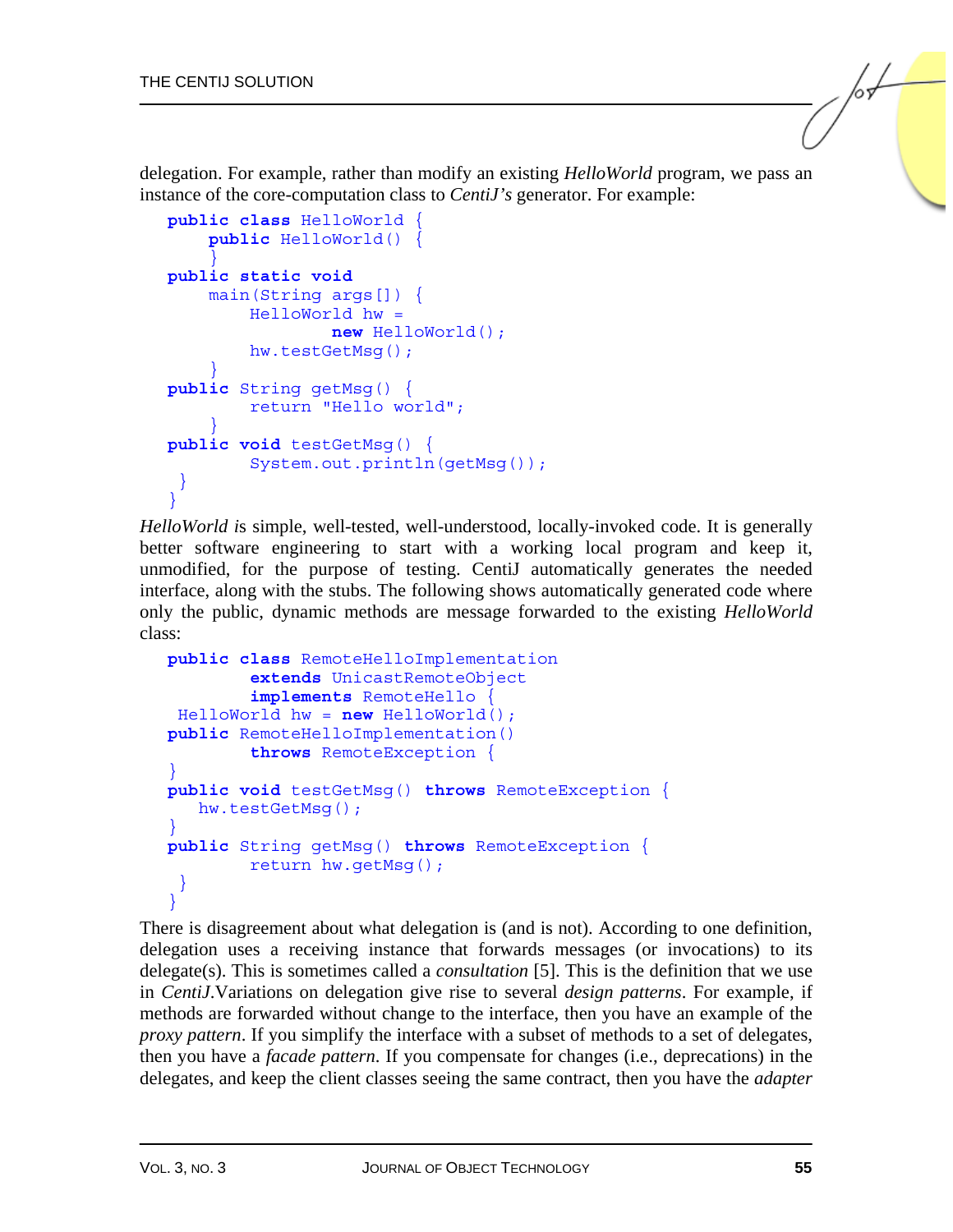*pattern*. Thus, we define *static delegation* as compile-time, type-safe, message forwarding from a proxy class to some delegate(s).

Finally, on the client-side, a means for asynchronously invoking methods is needed. Because we are adding a new responsibility to the proxy class we are making use of the *decorator pattern* [6]. The new responsibility of the proxy class is to keep track of those instances that are interested in the method's results. Thus the generated proxy class makes use of the *observer-observable* design pattern. In order to illustrate the observerobservable design pattern, we present the following asynchronous version of the *HelloWorld* class:

```
public class ASynHelloWorld extends Observable { 
     HelloWorld hw = new HelloWorld(); 
public ASynHelloWorld() { 
} 
public void getMsg() { 
   Thread t 
    = new Thread(new Runnable() { 
   public void run() { 
   Object o = hw.getMsg();
   setChanged();
    notifyObservers(o); 
    }}); 
  t.start(); 
} 
public void testGetMsg() { 
   Thread t 
     = new Thread(new Runnable() { 
         public void run() { 
    hw.testGetMsg(); 
     }}); 
    t.start(); 
  } 
}
```
All returns are communicated via the *update* method, as defined in the *Observer* interface. An example *Observer* follows:

```
public class ASynHelloWorldTest 
          implements Observer { 
public ASynHelloWorldTest() { 
} 
public void update( 
    Observable obs, 
    Object arg){ 
   System.out.println(arg); 
} 
public static void 
   main(String args[]){ 
  ASynHelloWorld ashw 
     = new ASynHelloWorld();
```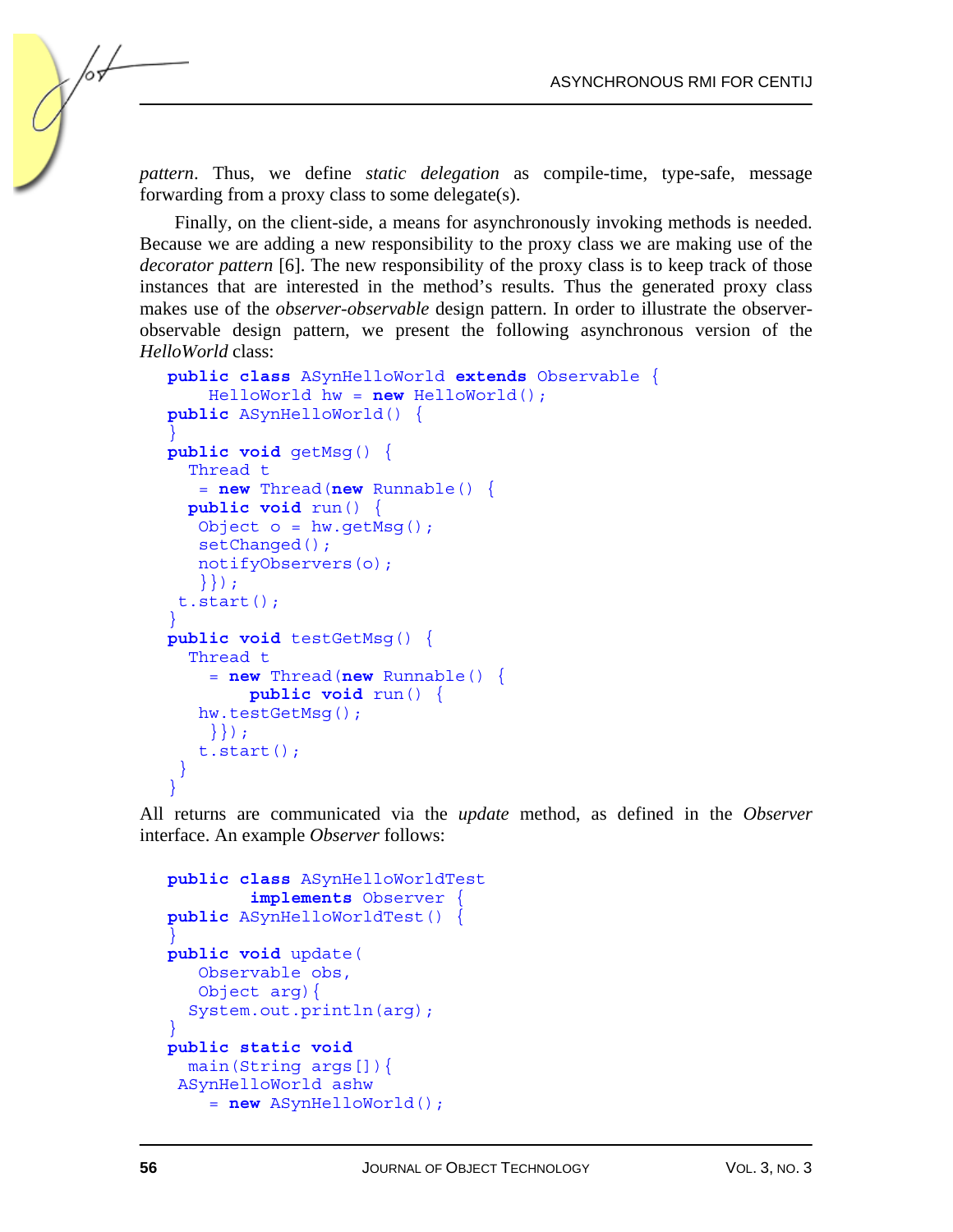```
 ASynHelloWorldTest ashwt 
     = new ASynHelloWorldTest(); 
          ashw.addObserver(ashwt); 
          ashw.getMsg(); 
          ashw.testGetMsg(); 
 } 
\mathbf{I}
```
The *main* method is used to instance the classes and hook up the observer with the observable. Thus it is an example of the *mediator* design pattern [6]. Note that there is no attempt at transparency in calling the remote code. The core remote implementations have been left untouched, but invoking them asynchronously requires that we alter the means by which the methods' are invoked. The alternative is to block the invoking methods thread of execution. The following is an example of the asynchronous RMI version of the asynchronous *HelloWorld* class. Note that the interface is identical:

```
public class ArmiHelloWorld 
    extends Observable { 
    RmiHelloClient rmiHwClient 
             = new RmiHelloClient( 
"rmi://localhost/RemoteHello"); 
public ArmiHelloWorld() {} 
public void getMsg() { 
    Thread t = new Thread(new Runnable() { 
      public void run() { 
       Object o = null; 
       try { 
         o = rmiHwClient.getMsg(); 
       } catch (RemoteException e) { 
         e.printStackTrace(); 
 } 
     setChanged();
      notifyObservers(o); 
     }}); 
    t.start(); 
 } 
public void testGetMsg() { 
    Thread t = new Thread(new Runnable() public void run() { 
 try { 
   rmiHwClient.testGetMsg(); 
     } catch (RemoteException e) { 
     e.printStackTrace(); 
 } 
   }}); 
   t.start(); 
  } 
}
```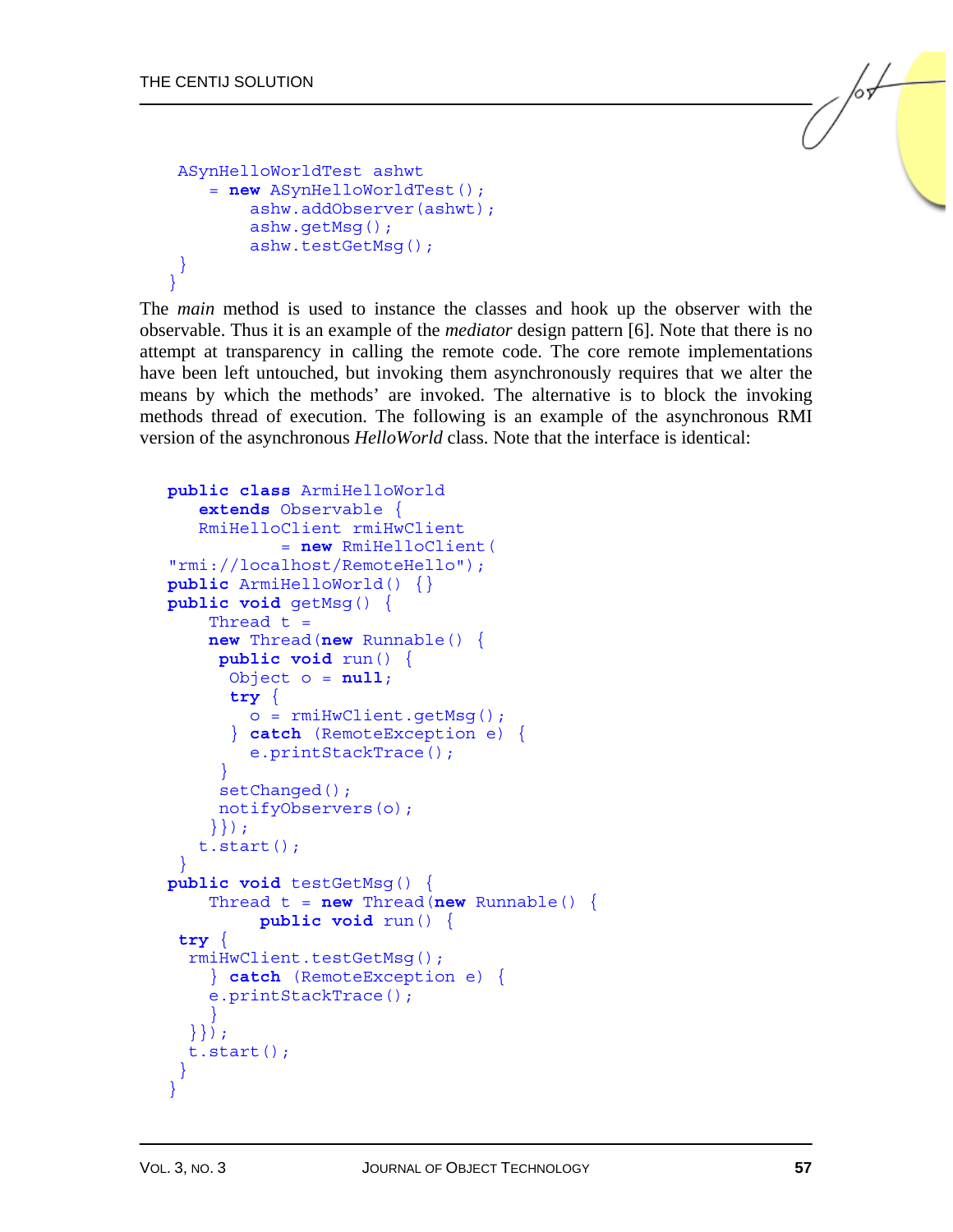Thus, to modify the client to take advantage of the remote version of this class means that only the class name be changed:

```
public class ArmiHelloWorldTest 
          implements Observer { 
public ArmiHelloWorldTest() {} 
public void update( 
     Observable obs, 
     Object arg){ 
System.out.println(arg); 
 } 
public static void 
     main(String args[]){ 
   ArmiHelloWorld ashw 
       = new ArmiHelloWorld(); 
   ArmiHelloWorldTest ashwt 
       = new ArmiHelloWorldTest(); 
   ashw.addObserver(ashwt); 
   ashw.getMsg(); 
   ashw.testGetMsg(); 
 } 
}
```
The locally invoked, asynchronous classes, have an identical API to the remotely invoked, asynchronous classes. Thus we have a kind of transparency between the local and remote versions of the code. This is known as the Liskov principle [7].

## 4 RELATED WORK

There are several projects that aim at making Java programs parallel. One example is the *Do!* project [8]. The *Do!* project does not use a static refactoring of the code to help with distributions, instead it uses special kinds of distributed *collections* to explicitly express concurrency.

Another tool, *Orca*, automated distribution decisions using a run-time system for placement and replication selection for remote jobs [9]. The *Ninja* project uses clusters of workstations, active proxies and low-level byte code specialization for fine-grained parallelism. The *Pangaea* system uses a static source code analysis and a middleware back-end to distribute centralized Java programs. *J-Orchestra* takes the approach of finegrained automatic parallelism using byte-code output from the Java compiler. *J-Orchestra*, *Do!*, *Orca, Ninja* and *Pangaea* do not attempt to perform any type of refactoring or code generation. Also, they try to automate the decision for placing programs on other systems (a decision that is hard to automate). Their fine-grained approach to automating parallelism does not take into account the programmers' input (which often stems from specialized knowledge about the problem domain and code structure) [10][11][12][13].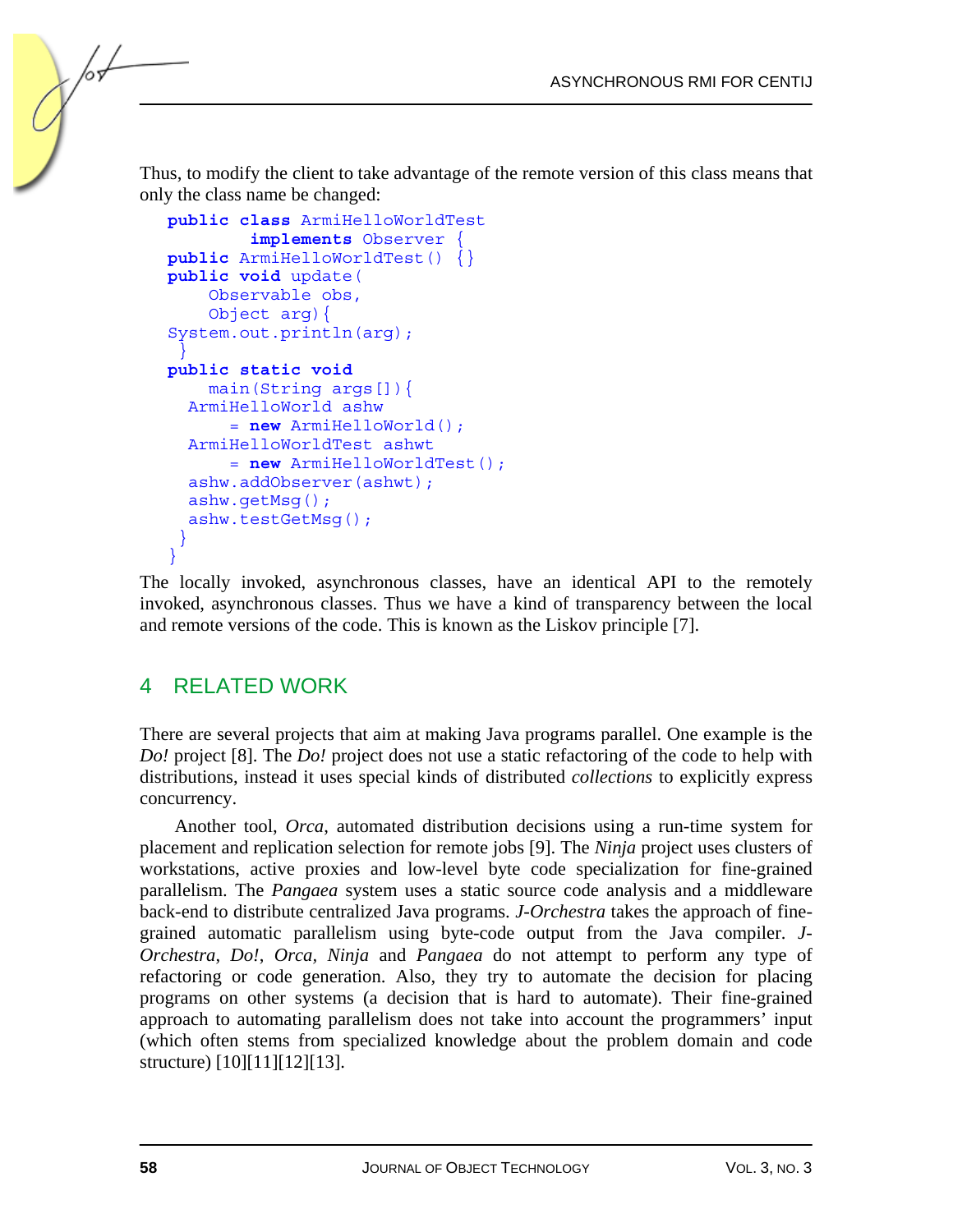RMI automation is not new. *JavaParty* has been around for some time [14]. However, it requires that the language be modified. Further, it does not gather instances to build bridges as *CentiJ* does.

Fanta and Rajlich have also worked on altering existing code, by moving functions around, expelling them from classes, refactoring properties and updating invocations to these elements. Moore has also worked on automatic refactoring and method restructuring. This work refactors expressions from methods. The Guru tool of Moore automatically refactors common code out of methods into abstract super-classes. For programming languages that lacks multiple inheritance (like Java) this effort can adversely affect how methods can be shared [15]. Casais claims that there may not be any case studies on the automatic reorganization of class hierarchies [16]. Thus, the question of how the code quality is changed by these systems remains open.

The *CentiJ* approach to automating the synthesis of bridge code is like the preprocessor approach of the *Jamie* system [17]. A problem with *Jamie* is that it extends the language by creating a macro-preprocessor. Also, *Jamie* uses *dynamic* delegation.

The LAVA language extends Java to provide for delegation. Kniesel says that current implementations of LAVA have an efficiency that is unacceptable [18][19]. In comparison, *CentiJ*'s static delegation is subject to in-line expension, at compile time. This should generally be faster than dynamic proxies, as it is a pay-now or pay-later approach. The static compilation costs that CentiJ incurs are paid up-front. In theory, therefore, with in-lining enabled, there should be *no performance degradation* (though this remains to be proven).

Fisher and Mitchell provide a new delegation-based language [20]. The primary advantage of the Fisher-Mitchell system is its ability to infer type, and it's ability to resolve method names at compile-time. They had to devise a new language for this. In comparison, *CentiJ* works by API extension, rather than by creating a new language. An API extension is easier to deploy into an existing environment than a new language.

Delegation has been cited as a mechanism to obtain implementation inheritance via composition [21] [22]. Lieberman introduced delegation in a prototype-based object model in 1986 [23]. He indicated that delegation is considered safer than inheritance because it forces the programmer to select which method to use when identical methods are available in two delegate classes. Systems, like *Kiev,* extend the Java language so that it has multiple inheritance of implementatio[n http://www.forestro.com/kiev/kiev.html.](http://www.forestro.com/kiev/kiev.html)  Such language extensions are non-standard and not portable.

Reverse engineering programs, such as *Lackwit*, are able to discover inheritance relationships with greater ease than composition associations [24]. That is because the inheritance association implies a specialization semantic. On the other hand, composition association scales better than single inheritance.

Message forwarding is an implementation sharing mechanism [25]. Experts have disagreed on this point, saying that delegation is a form of class-inheritance (since the execution context must be passed to the delegate). I take the opposite view, as classinheritance type of sharing of context involves name sharing, property sharing and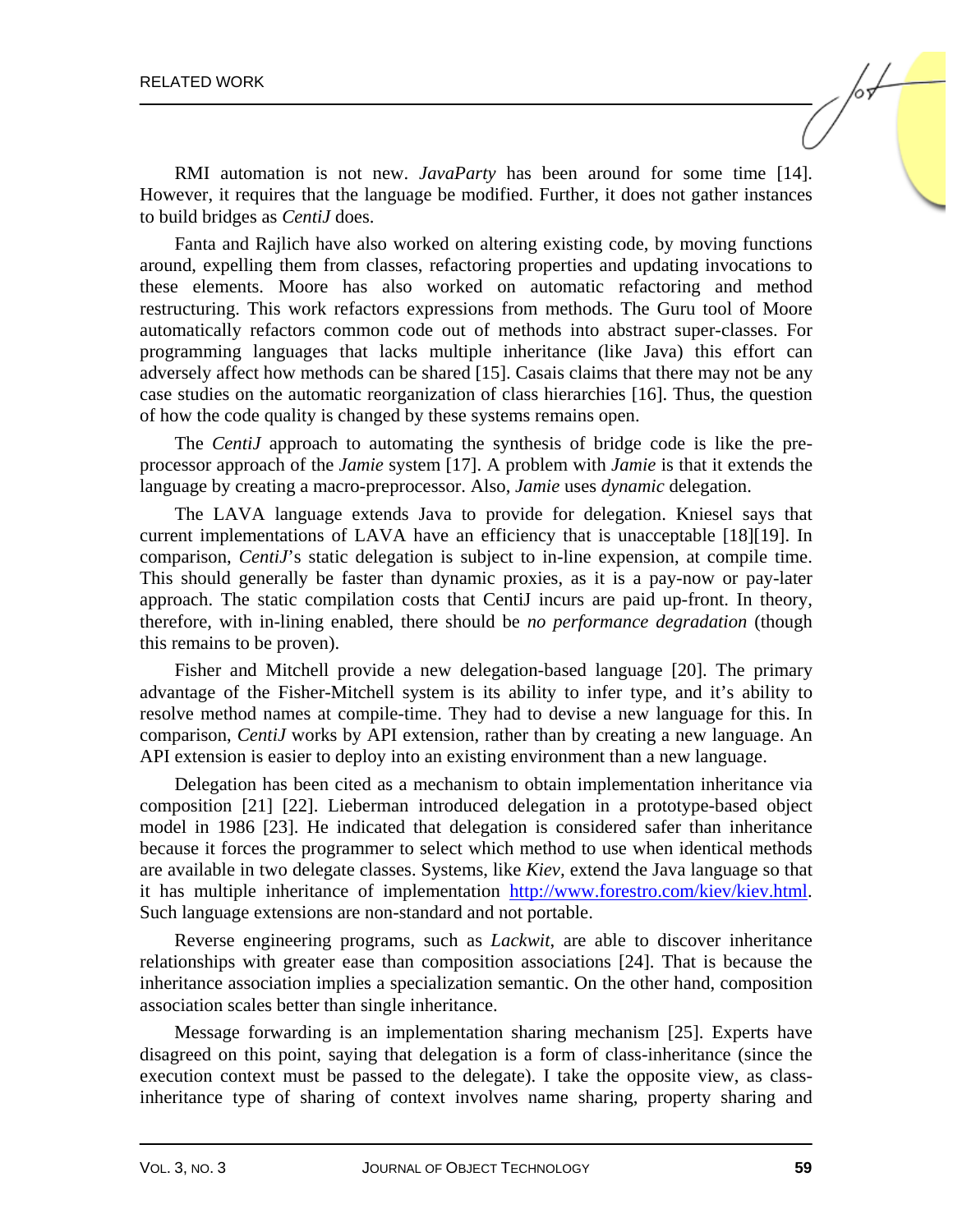method sharing. Sharing via delegation is instance sharing. The semantics of instance sharing enable a control of the coupling between instances. This provides a mechanism for reuse without introducing uncontrolled cohesion (which increases brittleness in the code) [26].

Tim Lavers published a technique for automatically generating RMI source code [27]. It is very close to what *CentiJ* presents except that it does not gather the instances to build a bridge class, and makes use of dynamic proxy invocation. Also, it does not support asynchronous invocations.

In summary, all the refactoring systems reviewed in this section (except [26]) not only need to read the source code, but they are like the *Elbereth* system in that they alter source code [4]. In the literature that we have reviewed, we have yet to find a means for automatically creating the bridges created by *CentiJ*. A macro system (or templates) would be a logical means of providing this ability, but this would require a modification of Java.

Methods for automatically generating adapters are not new. In fact, C++ has had a template feature for years [28]. Java has a template feature, called *generics* as part of the draft release of JDK 1.5. The question of which is better, adding some API calls to generate source code, or using generics, remains open.

Asynchronous RMI is not new. Rajeev et al. explored it in their *ARMI* mechanism. Their approach is different from *CentiJ's* in that they do their callbacks directly from the server. In comparison, *CentiJ's* callbacks are local. Further, *ARMI* uses the *Future* class that inserts a return value when it becomes available. It is up to the client to poll the *Future* instance to determine when a result is present, thus the system is not based in notifications, like *CentiJ's* [29].

The *Reflective Remote Method Invocation* (RRMI) system of Thiruvathukal et al. is very close to the *CentiJ* approach. Like *CentiJ* it makes use of reflection and provides a mechanism for asynchronous invocation. Unlike *CentiJ*, RRMI uses dynamic proxies, requiring run-time reflection to do the remote invocation. Worse, still, the strings that describe the method names become embedded in the invoking program. This appears to be both manual and error prone. It also not type safe. Finally, their code examples contain many RMI artifacts, are surrounded by try-catch blocks. On the other hand, they do use notifications, like *CentiJ* does, in order to obtain their results [30].

The *DeJay* system calls remote objects in a asynchronous manner, like *CentiJ* does. However, it relies upon a polling mechanism to determine when a result is ready. Additionally, DeJay uses a compiler for its code pre-processor. The question of which is better, the use of a special compiler (dejayc) or an API extension (like CentiJ does) remains open [31].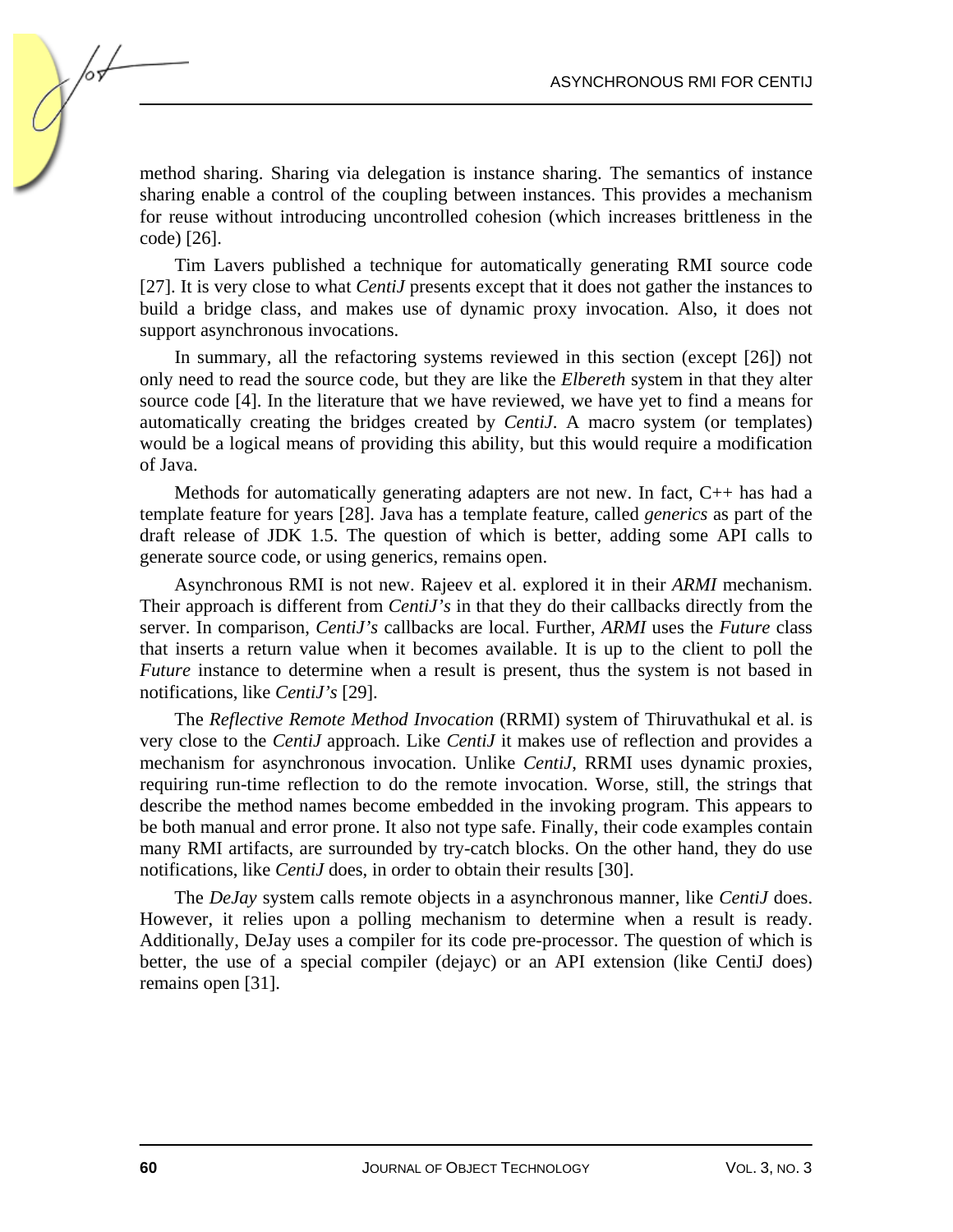### 5 CONCLUSIONS

*CentiJ* does asynchronous method forwarding across a transport layer using automatically generated code. It provides locally invocable versions of the asynchronous code, using the observer-observable design pattern. The local version of the code has an API that is close to the remote version of the code, and this helps with local testing, before deployment. It also helps to isolate client code from RMI artifacts.

*CentiJ* uses delegation with a static binding. This enables inlining of code. Thus static delegation does not suffer from the performance degradation of dynamic delegation.

In brief:

- 1. Dynamic delegation is more automatic than static delegation.
- 2. Dynamic delegation is not type-safe, but static delegation is.
- 3. Automatic static delegation is almost as automatic as dynamic delegation, and just as type safe as static delegation.

The choice between static and dynamic delegation is a choice between safety and flexibility. [32]. Thus, *CentiJ* is a proxy generator that can work without source code from the core computation (using reflection). *CentiJ* is an automatic system, and this can lead to a more reliable means of deployment.

The question of how to select a class for remote invocation remains open.

The question of how the code quality is changed by *CentiJ* remains open.

*CentiJ* uses a *contract network protocol*. Such a protocol defines a static interface that could help keep API deprecations from propagating to existing code. The question of how well this will work in the face of API deprecations is a topic of future research.

Distributed computation on an unreliable network is an open problem. Also open is the problem of how to best dynamically load balance a computation. It is well known that screen saver-type volunteer computations can be successful; however writing portable screen savers in Java is not easy. This is true, in part, because the screen saver must detect when the machine is not in use (a platform specific activity, a present).

#### REFERENCES

- [1] Doug Lea, *Concurrent Programming in Java, Design Principles and Patterns*, Addison Wesley, Reading, MA. 1997.
- [2] Jennings, N., and Wooldridge, M. (2000) "Agent-Oriented Software Engineering". In *Handbook of Agent Technology* (ed. J. Bradshaw) AAAI/MIT Press. (to appear) <http://citeseer.nj.nec.com/wooldridge99agentoriented.html>

lsL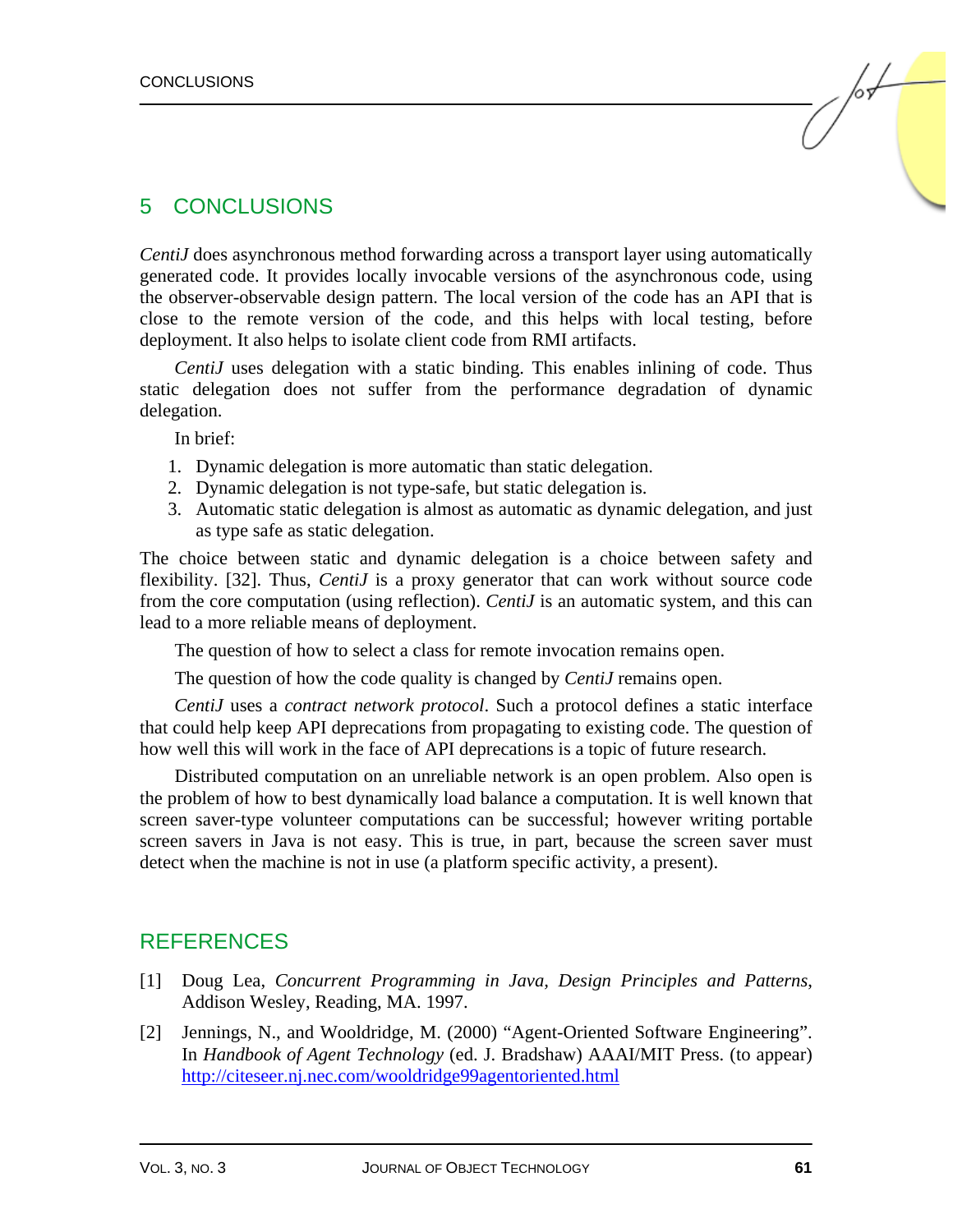- [3] Aleksander Slominski, M. Govindaraju, D. Gannon and R. Bramley, "SoapRMI C++/Java 1.1: Design and Implementation", pre-prin[t http://citeseer.nj.nec.com/](http://citeseer.nj.nec.com/467360.html) [467360.html](http://citeseer.nj.nec.com/467360.html)
- [4] W. Korman and W. G. Griswold. "Elbereth: Tool support for refactoring Java programs". *Technical report*, University of California, San Diego Department of Computer Science and Engineering, May 1998. <http://citeseer.nj.nec.com/korman98elbereth.html>
- [5] Günter Kniesel: "Implementation of Dynamic Delegation in Strongly Typed Inheritance-Based Systems". *Technical report IAI-TR-94-3*, Oct. 1994, University of Bonn, Germany.<http://citeseer.nj.nec.com/kniesel95implementation.html>
- [6] Erich Gamma, Richard Helm, Ralph Johnson and John Vlissides. *Design Patterns*, Addison-Wesley, Reading, MA. 1995.
- [7] A. C. Myers, J. A. Bank, and B. Liskov: "Parameterized Types in Java", In: *Proc. of 24th POPL*, pages 132-145, 1997
- [8] P. Launay, J.-L. Pazat. "A framework for parallel programming in Java". In HPCN'98, LNCS, April 199[8 http://citeseer.nj.nec.com/launay97framework.html](http://citeseer.nj.nec.com/launay97framework.html)
- [9] Bal, H.E., et al. "Performance Evaluation of the Orca Shared-Object Systems" *ACM Trans. CS*, Vol. 16, No. 1 (1998) pages. 1-40.
- [10] Eli Tilevich, "J-Orchestra: Automatic Java Application Partitioning", prepublicati[on http://citeseer.nj.nec.com/473381.html](http://citeseer.nj.nec.com/473381.html)
- [11] Andre Spiegel. Pangaea: "An automatic distribution front-end for Java". In *Fourth IEEE Workshop on High-Level Parallel Programming Models and Supportive Environments* (HIPS '99), in Proc. IPPS/SPDP '99, San Juan, Puerto Rico, USA, April 1999. IEEE[. http://citeseer.nj.nec.com/spiegel99pangaea.html](http://citeseer.nj.nec.com/spiegel99pangaea.html)
- [12] Andre Spiegel, "Automatic Distribution in Pangaea", CBS 2000, Berlin, April 2000. See als[o http://www.inf.fu-berlin.de/~spiegel/pangaea/](http://www.inf.fu-berlin.de/~spiegel/pangaea/)
- [13] Steven D. Gribble, Matt Welsh, Rob von Behren, Eric A. Brewer, David Culler, N. Borisov, S. Czerwinski, R. Gummadi, J. Hill, A. Josheph, R. H. Katz, Z. M. Mao, S. Ross, and B. Zhao. "The Ninja Architecture for Robust Internet-Scale Systems and Services". *Special Issue of Computer Networks on Pervasive Computing*, 2000. (to appear[\). http://citeseer.nj.nec.com/gribble00ninja.html](http://citeseer.nj.nec.com/gribble00ninja.html)
- [14] Michael Philippsen and Matthias Zenger. "JavaParty transparent remote objects in Java". *Concurrency: Practice and Experience*, 9(11):1125--1242, November 1997. se[e http://citeseer.nj.nec.com/philippsen97javaparty.html, http://wwwipd.ira.uka.de/](http://citeseer.nj.nec.com/philippsen97javaparty.html, http://wwwipd.ira.uka.de/JavaParty/tour.html) JavaParty/tour.html
- [15] I. Moore. "Automatic inheritance hierarchy restructuring and method refactoring". In *Proceedings of the Conference on Object Oriented Programming Systems, Languages and Applications*, pages 235--250, October 1996. SIGPLAN Notices, 31(10[\). http://citeseer.nj.nec.com/moore96automatic.html](http://citeseer.nj.nec.com/moore96automatic.html)

/or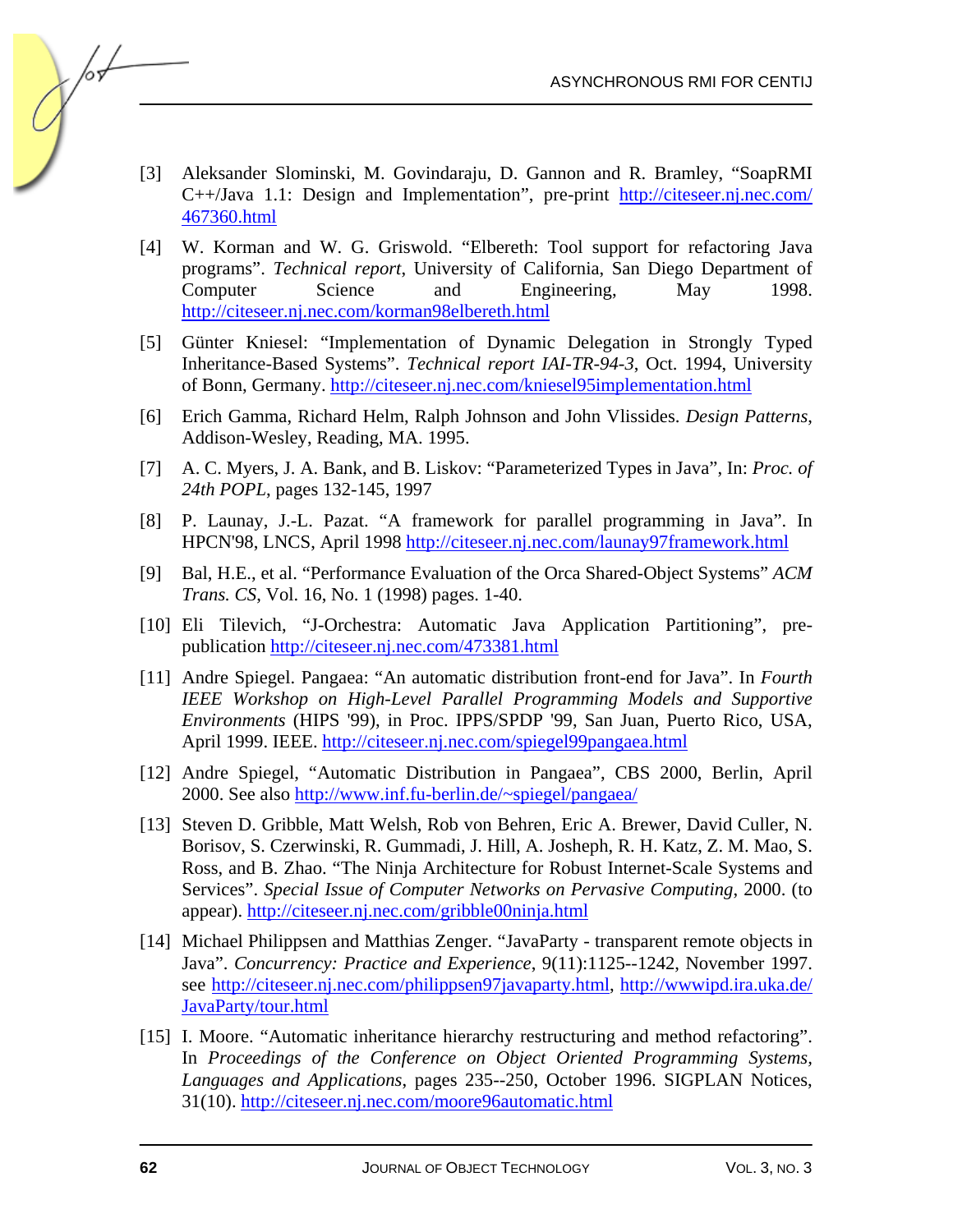- [16] E. Casais, "Automatic reorganization of object-oriented hierarchies: a case study", Object Oriented Systems, 1 (1994), pp. 95-115
- [17] John Viega and Bill Tutt and Reimer Behrends, "Automated Delegation is a Viable Alternative to Multiple Inheritance in Class Based Languages", CS-98-03, Microsoft Corporation, Feb., 199[8, http://citeseer.nj.nec.com/3325.html](http://citeseer.nj.nec.com/3325.html)
- [18] Günter Kniesel: "Delegation for Java: API or Language Extension?". Technical report IAI-TR-98-5, May, 1998, University of Bonn, Germany. <http://citeseer.nj.nec.com/kniesel97delegation.html>
- [19] Günter Kniesel, "Type-Safe Delegation for Run-Time Component Adaptation", in R. Guerraoui (Ed.): *Proceedings of ECOOP99*. Springer LNCS 1628. <http://citeseer.nj.nec.com/kniesel99typesafe.html>
- [20] K. Fisher and J. C. Mitchell. "A Delegation-based Object Calculus with Subtyping", in *Proc. of FCT, volume 965 of Lecture Notes in Computer Science*, pages 42-61. Springer-Verlag, 1995[. http://citeseer.nj.nec.com/104746.html](http://citeseer.nj.nec.com/104746.html)
- [21] Henry Leiberman. "Using prototypical objects to implement share behavious in object-oriented systmes", in *Object-oriented Programming Systems, languages and Applications Conference Proceedings*, pages 214-223.
- [22] Johnson and Zweig. "Delegation in C++", in *Journal of Object-Oriented Programming*, 4(11): 22-35, November 1991.
- [23] Henry Leiberman. "Using prototypical objects to implement share behavious in object-oriented systms", in *Object-oriented Programming Systems, languages and Applications Conference Proceedings*, pages 214-223.
- [24] O'Callahan,R., and Jackson, D., "Lackwit: A program understandingtool based on type inference", in *Proceedings of the 1997 International Conference on Software Engineering* (ICSE'96) (Boston, MA, May 1997), pages 338-348. <http://citeseer.nj.nec.com/329620.html>
- [25] Günter Kniesel, private e-mail communications[, kniesel@cs.uni-bonn.de,](mailto:kniesel@cs.uni-bonn.de) 2001
- [26] D. Bardou and C. Dony. "Split Objects: A Disciplined Use of Delegation Within Objects", in *Proceedings of OOPSLA'96*, San Jose, California. Special Issue of ACM SIGPLAN Notices (31)10, pages 122-137, 1996. [http://citeseer.nj.](http://citeseer.nj.nec.com/bardou96split.html) [nec.com/bardou96split.html](http://citeseer.nj.nec.com/bardou96split.html)
- [27] Tim Lavers, "Java Tip 108: Apply RMI autogeneration", <http://www.javaworld.com/javaworld/javatips/jw-javatip108.html>
- [28] Bjarne Stroustrup. *The C++ programming Language*, Addison-Wesley, Reading, MA. 1991.
- [29] Rajeev R. Raje, Hoseph I. William, and Michael Boyles. "An Asynchronous Remote Method Invocation (ARMI) Mechanism for Java". *ACM* <http://citeseer.nj.nec.com/467569.html>

/or